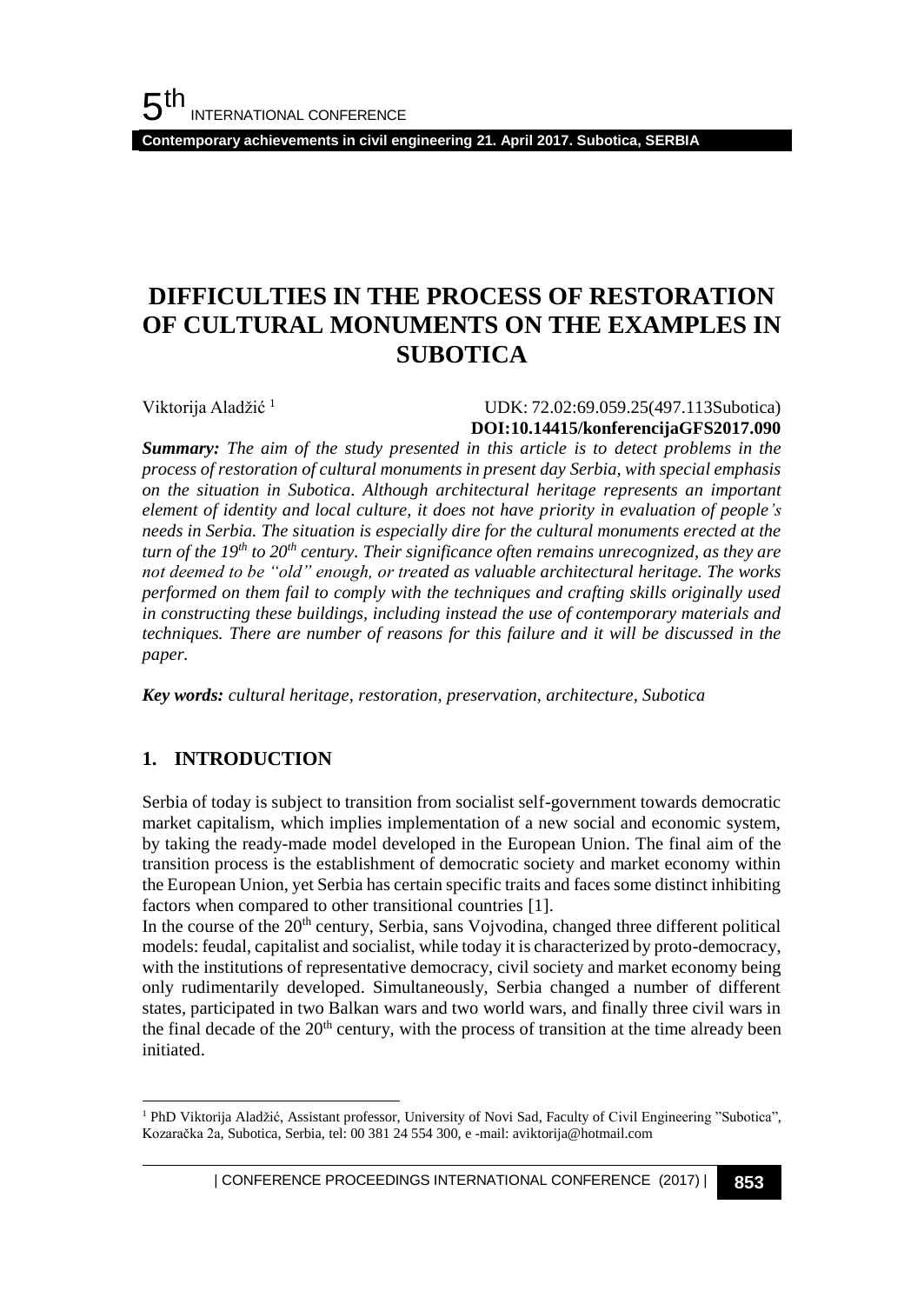In such dynamic social circumstances, in the midst of political and economic changes, Serbian society has never managed to completely establish democratic institutions, rule of law and free market. Results of the two decades long transition in Serbia are slow and highly complicated reorganization of state administration, corruption, exaggerated influence of political parties on decision-making on all levels, declarative commitment to decentralization and balanced development, as well as bureaucratic making of strategic decisions and adoption of strategic documents in order to conform to the EU [2]. In this context, response to the real problems faced by cities have been postponed until virtually unsolvable problems for this generation of architecture practitioners have been created, this including all fields, from infrastructure, environment, housing and economy, down to quality of life, urban living culture, and protection of architectural heritage. The old institutions have crumbled, while the new ones are faltering in the territory bounded by the myriad of new laws.

## **2. SITUATION CONCERNING RESTORATION OF THE BUILDING HERITAGE IN SERBIA**

The efforts to monitor all the changes that have been taking place in Serbia in recent years, as well as to make population and institution adjust to these changes, failed to produce any significant results. It would be unrealistic to expect that situation would be any different in the field of protection and revitalization of architectural heritage. Providing that economic problems and gap between the rich and the poor are ever increasing, while social and health care become less and less accessible, cultural monuments remain side-lined, as their protection is still carried out under the Law on Protection of Cultural Monuments from the Milosevic era  $(1994)^2$ . The most threatened are the monuments from the  $19<sup>th</sup>$ century, as well as those from the  $20<sup>th</sup>$  century. They are often subject to incompetent interventions thus being permanently damaged.

For each intervention executed on a cultural monument dating from the  $19<sup>th</sup>$  or the  $20<sup>th</sup>$ century, a Statement of Conservation Conditions for undertaking of technical protection measures is issued by the competent Institute for the Protection of Cultural Monuments, while the professionals employed by the institute usually make necessary plans for restoration and revitalization of the protected buildings. However, the protected buildings are made equal to other buildings in terms of carrying out any kind of work based on the Law on Public Procurement.<sup>3</sup> Contractors to carry out the works on the buildings that represent protected cultural monuments are selected by the procedure of public tendering and out of at least three received bids, as is the case with any other building.

In application of materials, another important factor is the social changes in Serbia, which result in transition. Old socialist companies have gone, they were either restructured or closed, and new products and materials, that professionals are unfamiliar with, have entered Serbian market. In the ever increasing variety of new materials, where all the knowledge pertaining to them is based on the promo material of the manufacturers, cultural monuments become sites of experimenting, where different materials are tried out

l

<sup>2</sup> Official Gazette of the Republic of Serbia no. 71/94.

<sup>3</sup> Official Gazette of the Republic of Serbia no. 124/2012.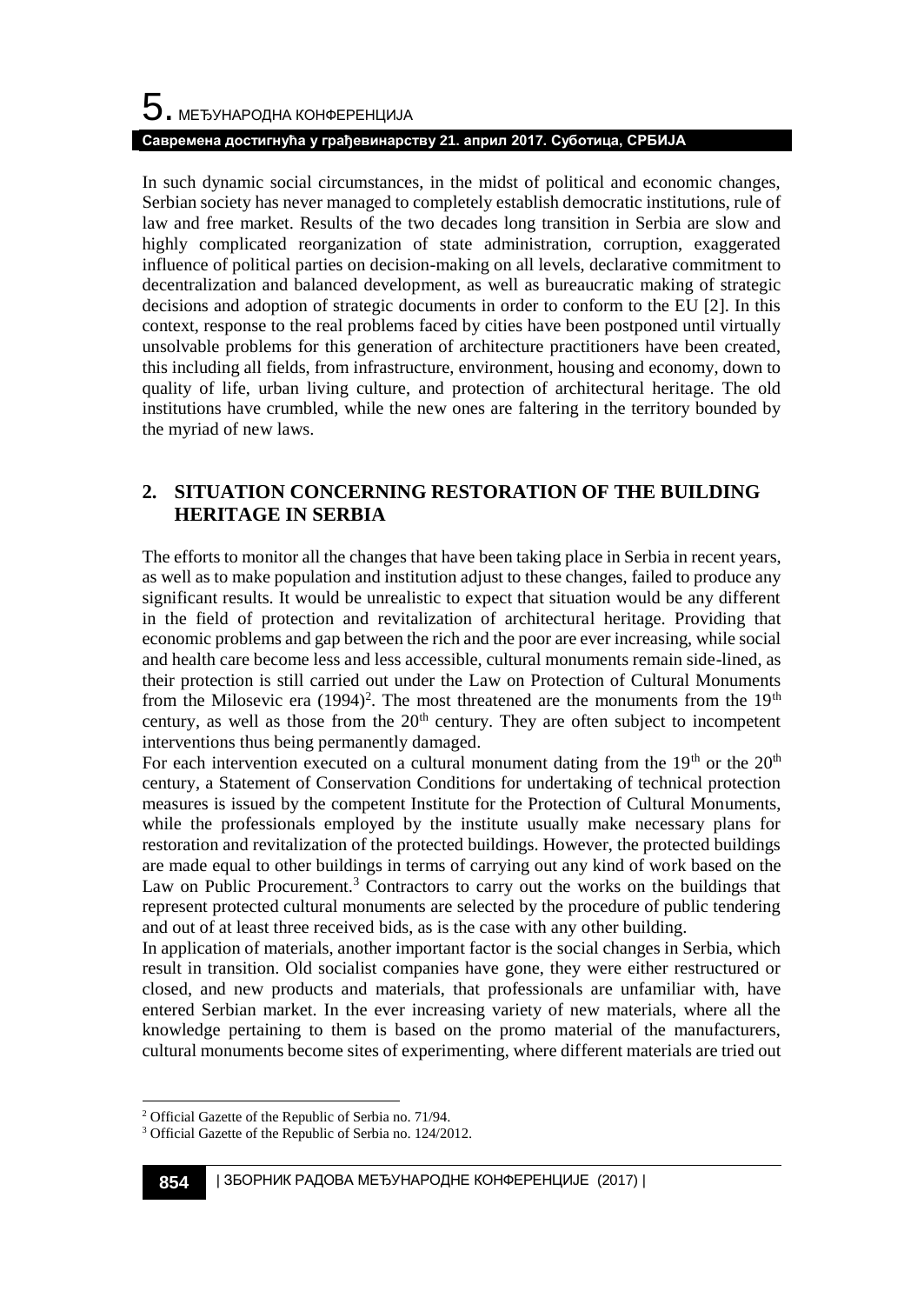#### 5 th INTERNATIONAL CONFERENCE

**Contemporary achievements in civil engineering 21. April 2017. Subotica, SERBIA**

in the course of restoration in order to find out which of them would prove to be the best for the purpose.

The changes taking place in Serbia have had a serious impact on educational institutions which adjust to them slowly and with effort. These institutions are left by the young people unprepared for practical work, trained in obsolete and presently inapplicable work techniques. What is also evident is a great deficit of specialized literature which is rarely published in Serbian language because the demand is too limited to make the opportunity of publishing such literature attractive to the Serbian publishers. Scientific research is rarely financed, if at all. Research and testing of the protected buildings are often carried out only when their restoration has begun. Craftsmen, contractors, even conservators are being trained along the way, by experimenting with work methods and materials.

The process of restoration or conservation then becomes quite challenging for the conservator supervising the work, who is often insufficiently qualified for the task him/herself. There are no additional conditions when employing architects or construction engineers by the institutions protecting architectural heritage, except for their university degree. However, the faculties of architecture, and especially those of civil engineering, often fail to provide courses that deal with the protection of architectural heritage. Future conservators are trained in restoration and conservation tasks during their work in the institutions of protection, and their insufficient initial knowledge, as well as their unwillingness to further expand their expertise, frequently present the main reason that lead to cultural monuments not being restored or conserved, but rather reconstructed, redesigned, upgraded, demolished and then rebuilt [3], or demolished at their original location only for their replicas to be built elsewhere by using contemporary materials.

## **3. TREATMENT OF THE BUILDING HERITAGE IN SUBOTICA**

In Subotica, tenders for the performance of works on the cultural monuments owned by the state or the city, were in the past several years invited by the Subotica Land Development Agency. In the course of this process, between the making of statement of conservatory conditions and performance of the works, misunderstandings abound and they often result in devastation of the monuments. In the process of submitting bids and selecting an adequate contractor, statement of conservatory conditions is little respected, if at all. The City Land Development Agency did not have any personnel qualified for the protection of cultural monuments, and the decisions on engaging contractors were usually made based on the lowest price offered, rather than the quality of the future work, while in many cases the representatives of the protection institutions were not consulted during the process. In the majority of cases the construction firms do not have the workers specialized and trained for the performance of specific works necessary in reconstructing cultural monuments, thus resorting to the modes of work that imitate the required skills, but produce results of much inferior quality.

This implies application of cheaper materials of inferior quality, using machines to make the elements that were originally handmade by craftsmen, etc. This was the case with restoring the Female Strand on the Lake of Palić, which was finalized in 2013 (Figure 1.).<sup>4</sup>

l

<sup>4</sup> Female Strand is a part of the complex of spa buildings constructed on the shore of the Lake Palić near Subotica between 1908 and 1912, and designed by Marcell Komor and Jakab Dezső. [5].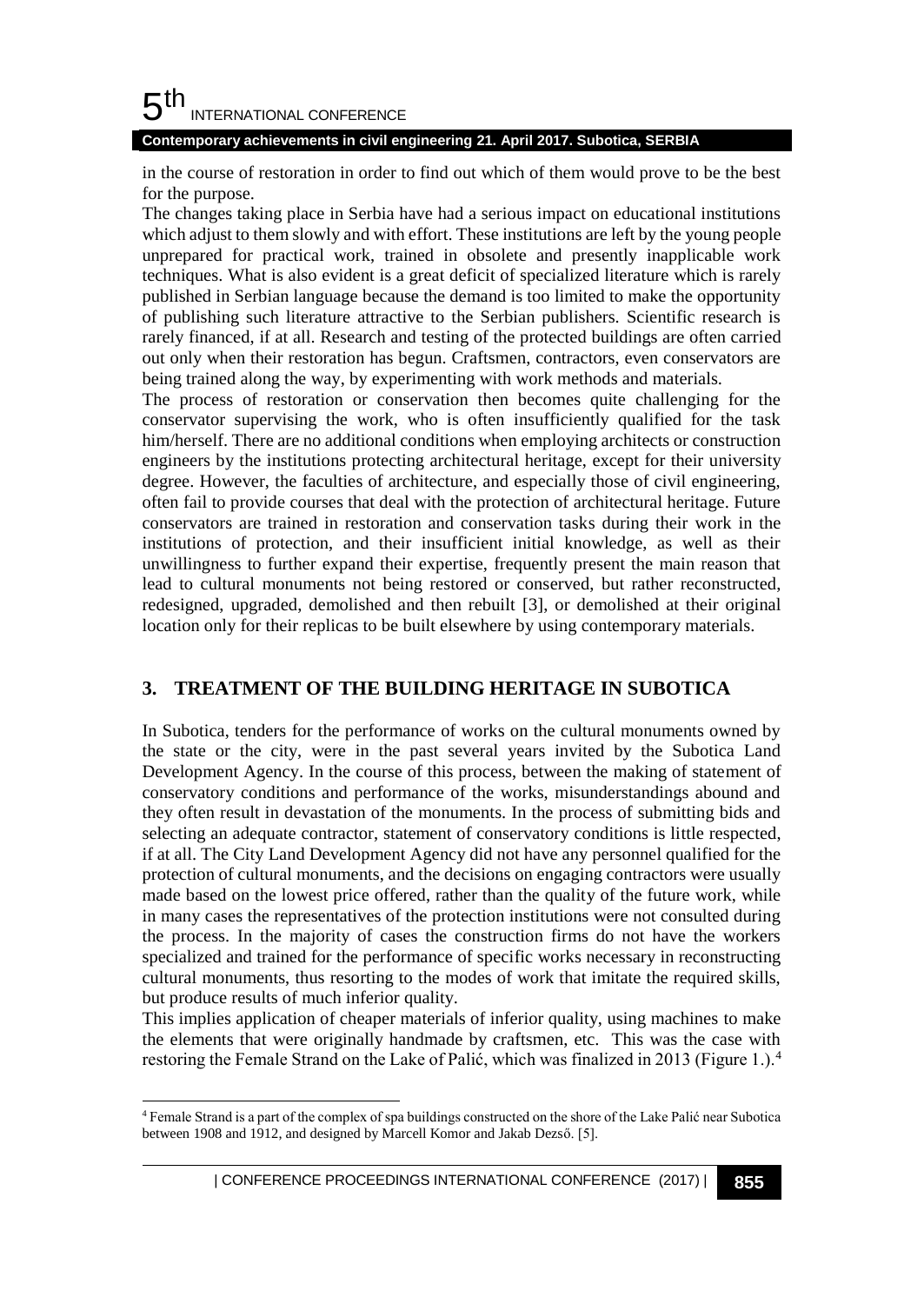# $\mathbf 5$ . међународна конференција **Савремена достигнућа у грађевинарству 21. април 2017. Суботица, СРБИЈА**

The Female Strand is an exquisite example of wooden architecture located on water, ornamented with woodcarvings in the style of Hungarian secession. When this building was restored, the old and damaged pieces of handmade woodwork were replaced with machine made carvings on new wooden elements. The colour applied on the building of Female Strand is a product of modern technology, so its shade does not match the original nuance in the least. Even the different part of the building are painted with different nuance of colour, which can be seen on the site. Each new restoration on the building of Female Strand, but also on many other buildings, presents ever more dramatic departure from the original, due to the application of recent materials and techniques.



*Figure 1. Female Strand at the lake Palić*

Another limiting aspect when it comes to protection of cultural monuments, stemming from the Law on Public Procurement, pertains to additional works. In case that in the course of the restoration works it has been established that some part of the building was in a poorer condition than it had been estimated by the original analysis, additional works need to be performed in order to repair subsequently detected damage. The procedure for awarding additional funds is extremely complicated and additional finances often fail to be approved, so the contractors are forced to finish the work inadequately.

The major problem in restoration and revitalization of cultural monuments is the lack of financial resources, so the works on cultural monuments are performed partially, and after the first round of works is finished, a number of seasons often pass before the next round is started. In the meantime, even those parts of buildings that have already been restored, or conserved, begin to decay. In recent years, this practice of partial restoration has taken its toll on a number of buildings [4]. When conservation work is partially undertaken, complete administrative procedure of issuing statement of conservation conditions, project development, selection of contractors, etc. is performed separately for each part of the building that shall be worked on, so this highly complicated procedure is implemented a number of times for the very same building, which makes the process of restoration and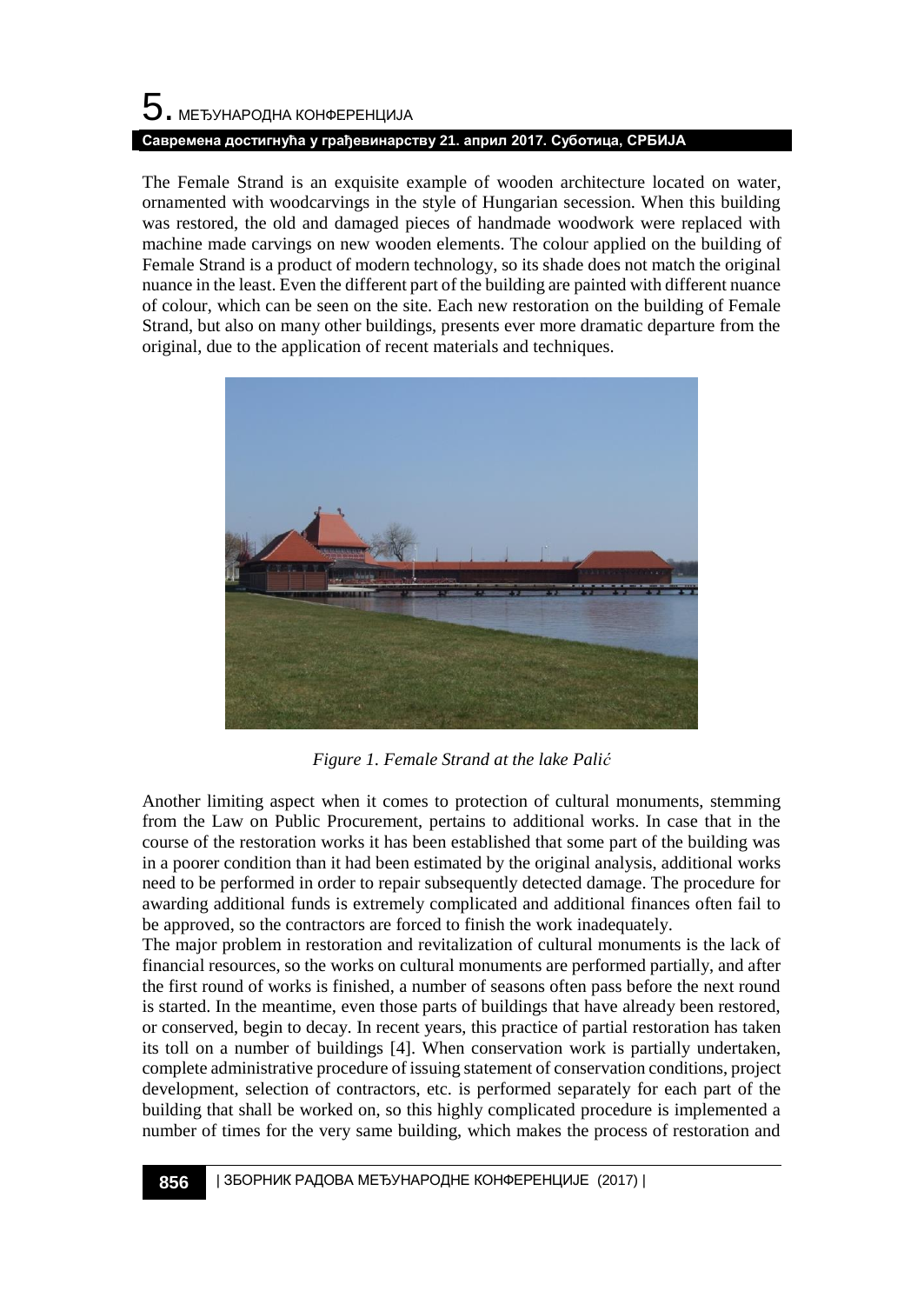#### 5 th INTERNATIONAL CONFERENCE

### **Contemporary achievements in civil engineering 21. April 2017. Subotica, SERBIA**

conservation more expensive and presents the burden for already insufficient budget. Additionally inhibiting factors include different sources of funding and applications for finances with different funds. Funds that would finance the complete restoration of a building are virtually non-existent, but a small portion of the required finances is generally received, and these resources are often insufficient even for the partial works. It is not practical to restore the façade of a building in case the roof is leaking, so many of the works that need to be performed on the listed buildings cannot be performed separately because they are mutually conditioned, so these partial restorations often present only a temporary solution, and should the next round of works begin this often leads to devastation and rework of the things that have already been done.

When it comes to the building of the Raichl Palace<sup>5</sup> the works performed in the last decade include restoration of the front façade, yard façade, roof and entrance hallway, so each of these procedures included issuance of a separate statement of conservation conditions, separate project design, as well as separate tendering procedure [4]. It is not unusual in those tendering procedures for different contractors to be selected for a single building. In the conditions of economic crisis, competition for an engagement is quite strong and bidders tend to cut down the prices of work and material, eventually influencing the very quality of conservation and restoration works. It thus happens that one façade of a building is restored by one contractor, the other façade by another contractor, and the roof by the third contractor. The quality of works thus becomes uneven, and so it happened that the façade restoration of the Raichl Palace was of a higher quality, while the roof was much worse, which resulted in leakage not much after the restoration (Figure 2.).



*Figure 2. Raichl palace – results of water leakage on the ceiling*

Insufficient funds for comprehensive restoration of monuments result in partial restorations, or performance of only the most urgent of works which would postpone rapid deterioration of the monuments. Restoration of the Subotica Synagogue, which was built in 1902 and represents a highly important example of Hungarian secession's architecture, is being carried out for 40 years now [7]. In the process, the works have started and stopped on and off, incompletely repaired sections dilapidated once more, only to be

l <sup>5</sup> The Raichl Palace is the finest example of privately owned palace built in the style of Hungarian secession in the region. The palace was designed by its owner, the architect Ferenc Raichl, and it was erected in 1904. [6]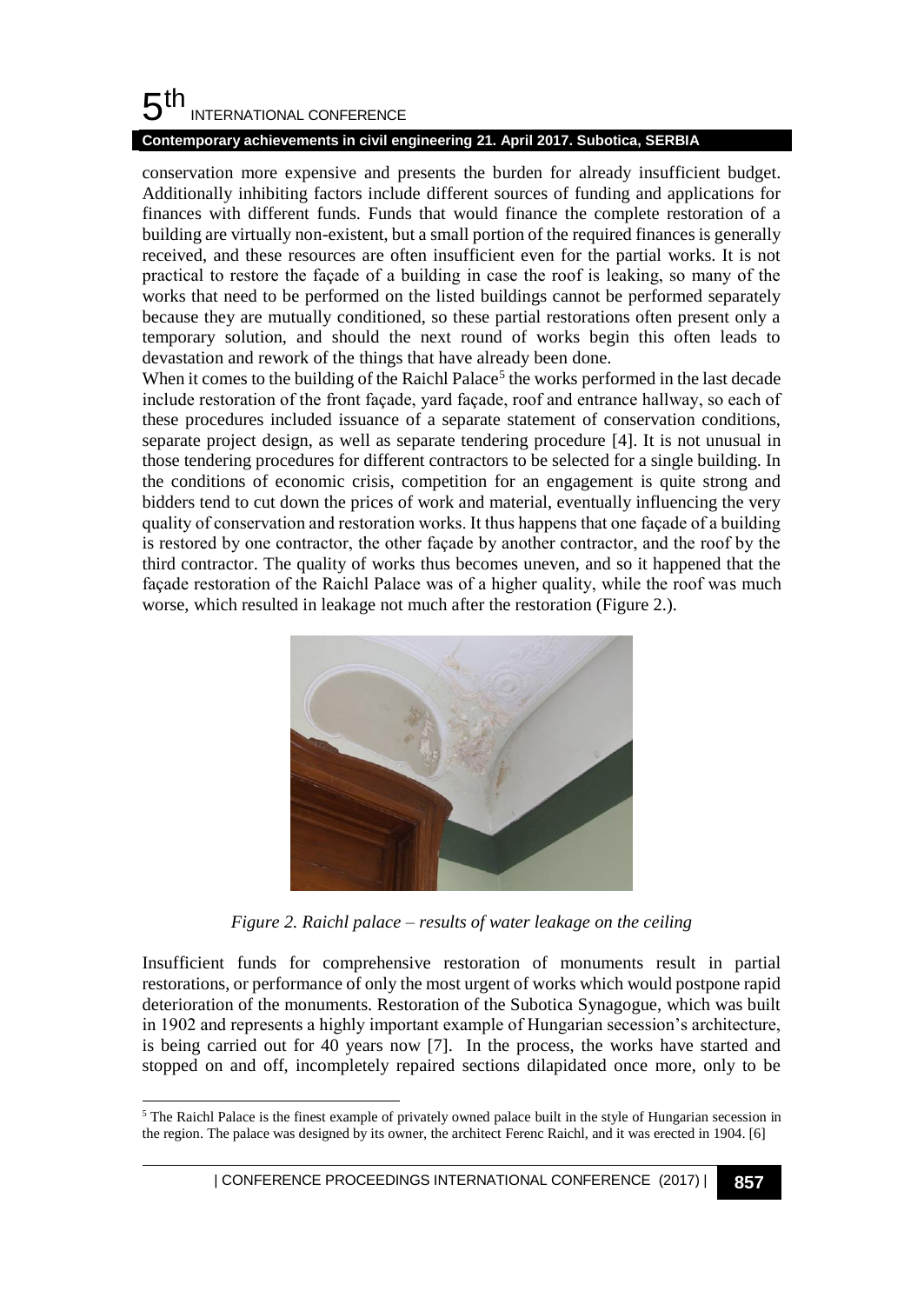### **Савремена достигнућа у грађевинарству 21. април 2017. Суботица, СРБИЈА**

repeatedly restored and thus, with the best intention in mind for the Synagogue to be preserved, the building is being unintentionally devastated [8].



*Figure 3. Subotica synagogue*

Since harmonization of the standards with the EU is still incomplete, materials for restorations are sometimes chosen in accordance with the domestic, and sometimes in accordance with the EU standards. The results of restoring works are not consistent. In some cases the damage on the restored buildings becomes evident immediately after the first winter has passed, as was the case with the Manojlović Palace located on Korzo Street no. 8 (Figure 4.), while elsewhere buildings resist the weather, like the palace of the former Mayor of Subotica, Lazar Mamužić, located in the Raichl Park no. 7.<sup>6</sup>



*Figure 4. Damages on the pillars of Manojović house restored in 2007*

The situation is somewhat different with the privately owned cultural monuments. Here the restoration mainly depends on the owner's personal interest. If the owner for some reason has interest to preserve the building, and has sufficient financial means, the

l <sup>6</sup> The palace was designed by architect Titus Mačković, and was built in 1891 in the neo-renaissance style. [9, p.p. 94 – 99]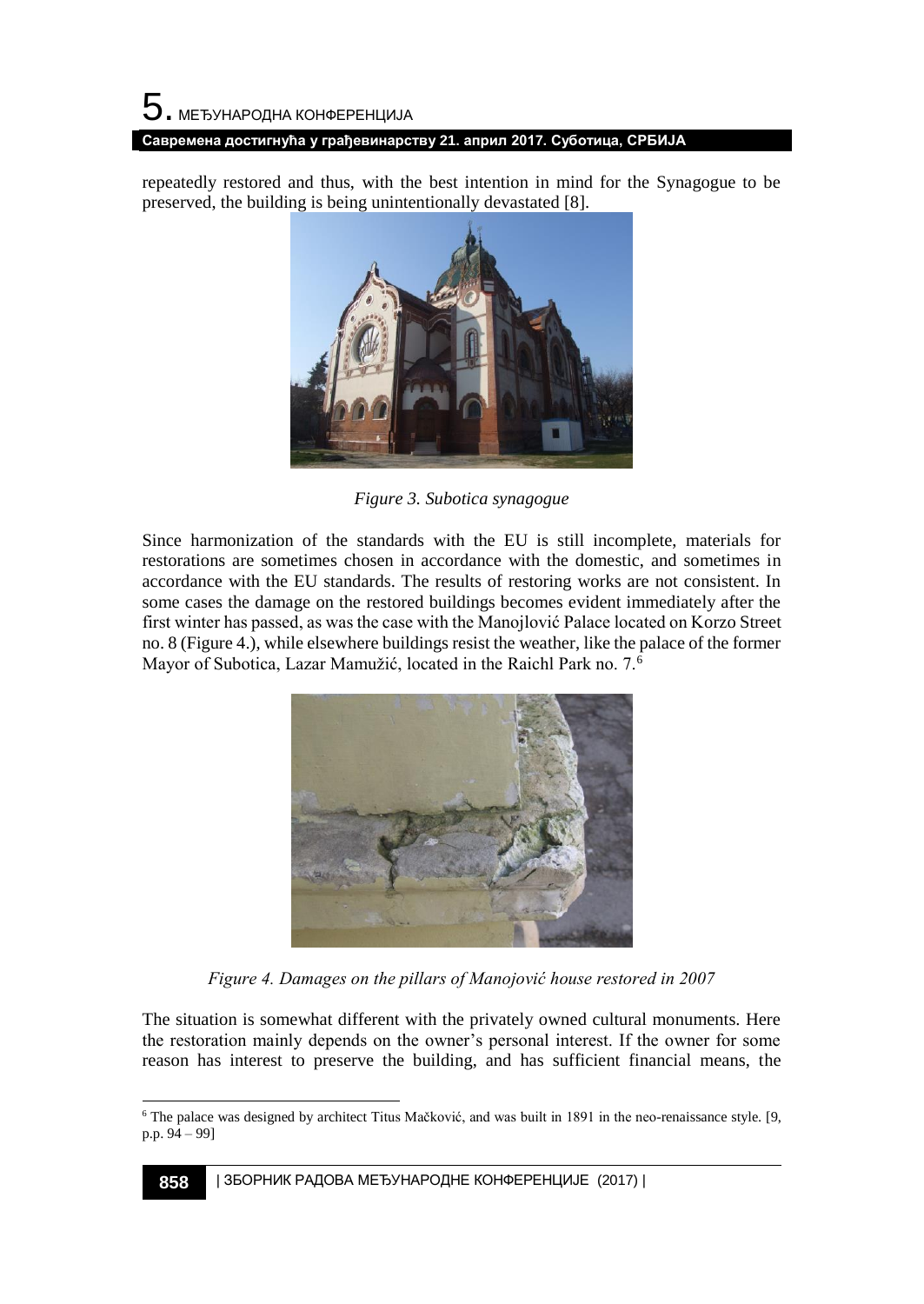#### 5 th INTERNATIONAL CONFERENCE

### **Contemporary achievements in civil engineering 21. April 2017. Subotica, SERBIA**

restoration will certainly be carried out adequately. However, there are also some examples where conservators have made certain flaws, or omissions, as was the case with the building in the Matthias Corvinus Street no.  $10<sup>7</sup>$  where a mistake was made while reconstructing ornaments on the building's façade. Instead of ceramics flowers which could have been ordered from and made in the "Zsolnay" factory in Pecs after the preserved originals, plaster flowers were placed, painted in water colour and coted by paper glue, so the colour washed off during their very first winter.

In 2007, the façade was restored on the Palace of the former Town's Mayor Lazar Mamužić located in the Raichl Park no. 7. Restoration of the façade was carried out by the present owners of the palace and this restoration was carried out to high quality standards with no damage being detected since. The works on the Lončarević Palace located on the Republic Square no. 10, were also carried out well, and financed by a private investor. In the majority of cases, however, owners lack sufficient funding to carry out restoration works in a way which would preserve the values of the protected buildings, so the scheme is devised by investor, contractor and conservator to restore the building in a simplest and cheapest way. This is also sometimes done without the knowledge of a conservator, or prior approval of institution of protection.

## **4. CONCLUSION**

Therefore, the results of works on cultural monuments are of uneven quality. It is subsequently very hard to identify the real reason for the poor quality of works, or the person responsible for the damage done. The fact is, however, that quite often almost immediately after the completion of works, damages becomes evident on the restored buildings, testifying of inadequately carried out procedure, as is the case with the majority of the façades restored in the last ten years. On the other hand, if so happens that the construction firm has qualified workers, that the conservator's supervision is adequate and that the investor for some reason has interest to preserve the building, then the results of the works on the buildings belonging to architectural heritage turn out to be of good quality. Such inconsistent attitude towards cultural monuments, depending on the circumstances, participants in the works, degree of professionalism and expertise of the involved individuals and interest of the investors, makes it impossible to make a general conclusion on the basic causes of the evident problems. Each building, as well as the procedures performed on it, constitutes an individual case, often quite dissimilar from the next one. However, one of the significant causes is insufficient knowledge on all levels, from the highest instance authorities which make political decisions pertaining to cultural monuments, professionals which participate in the process of their protection, all the way to the workers carrying out the works on the protected buildings.

## **ACKNOWLEDGEMENTS**

This paper is based on parts of the research published under the scientific research project entitled "Optimisation of Architectural and Urban Planning and Design in the Context of

l  $^7$  The palace oiginaly owned by Sonnenberg Salamon, today in the Matthias Corvinus Street no. 10, was designed by Strassburger Isidor and Gombos Lajos in 1910. [9, p.p. 120 – 123]